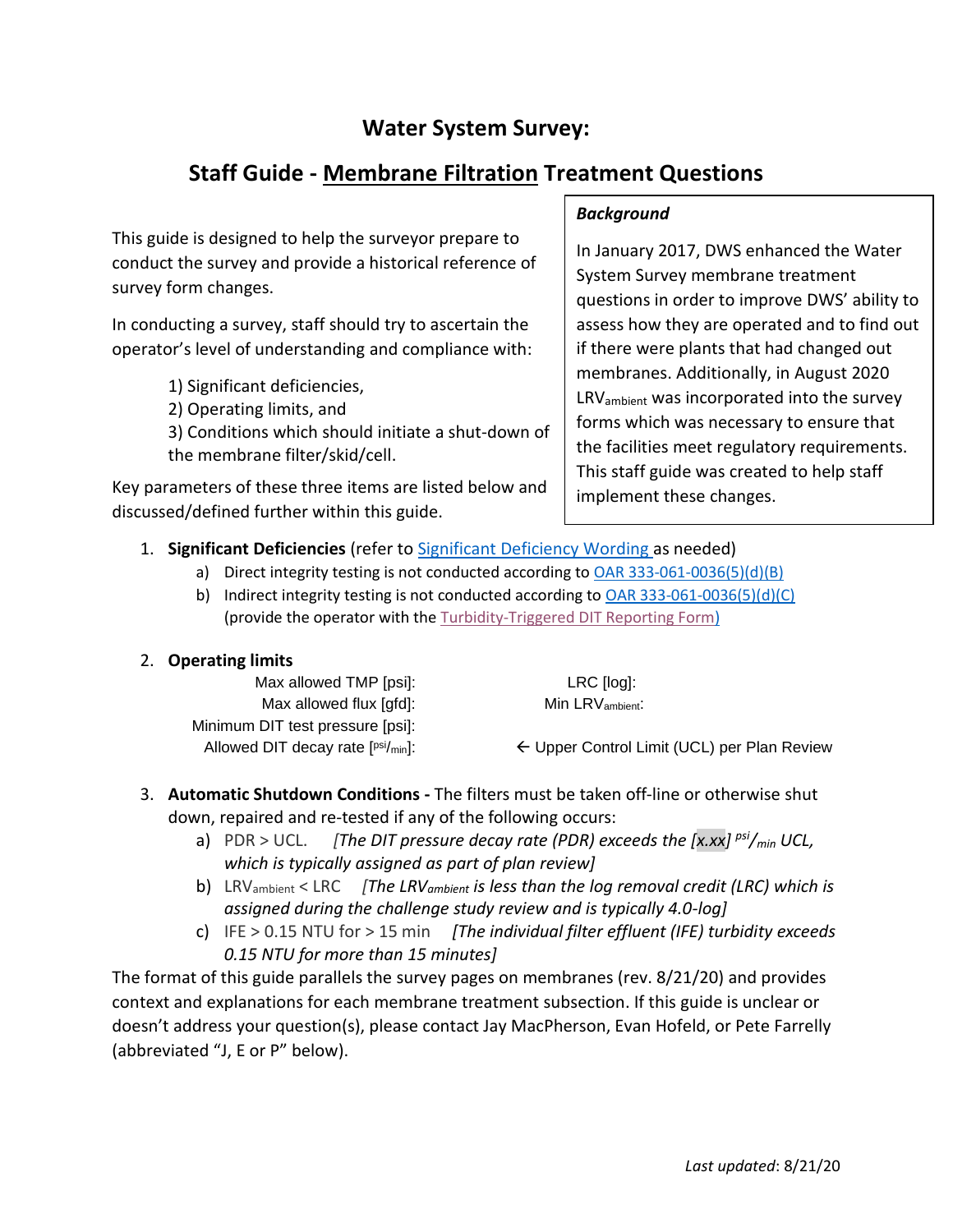#### Page 2 of 17

#### **Staff Guide: Membrane Filtration Treatment Questions**

<span id="page-1-0"></span>The membrane treatment subsections in this guidance include:

- [Manufacturer information](#page-2-0)
- [Challenge Test & Plan Review Information](#page-3-0)
- [Direct Integrity Testing \(DIT\)](#page-4-0)
- [Latest DIT Results](#page-6-0)
- [Indirect Integrity Testing](#page-7-0)
- [Operating Practices](#page-8-0)
- [Maintenance Practices](#page-9-0)
- [Glossary and Acronyms](#page-10-0)
- [Significant Deficiency Wording](#page-15-0)
- [Turbidity-Triggered DIT Reporting Form](#page-16-0)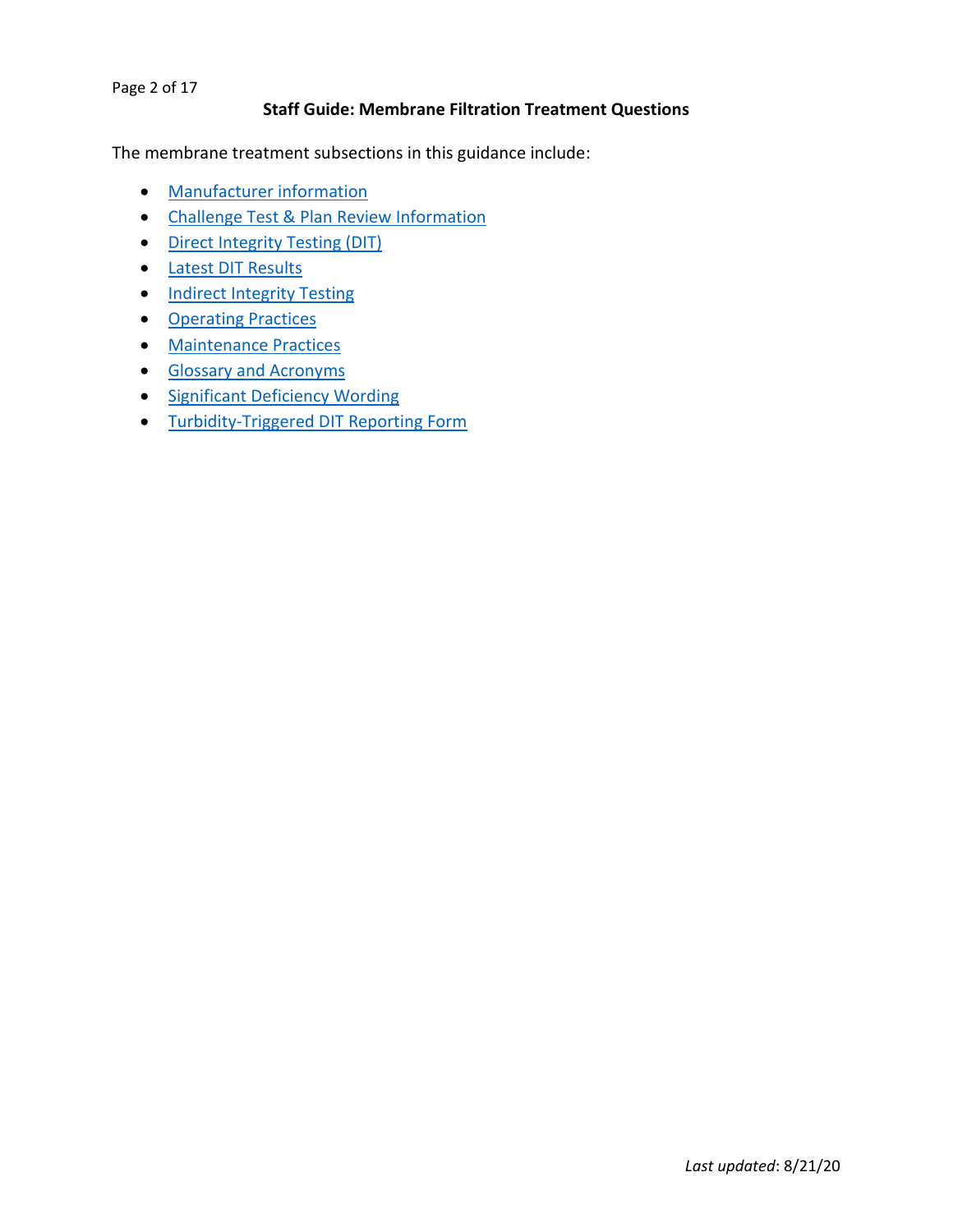## <span id="page-2-0"></span>*Manufacturer Information [\(Home\)](#page-1-0)*

|              |                                                     | Modules in use: Module Make:                                                                 | Model Number:            |                                                                                                                                                                                                                                               |
|--------------|-----------------------------------------------------|----------------------------------------------------------------------------------------------|--------------------------|-----------------------------------------------------------------------------------------------------------------------------------------------------------------------------------------------------------------------------------------------|
|              | Year(s) of installation(s): $\frac{1}{\sqrt{2\pi}}$ |                                                                                              |                          |                                                                                                                                                                                                                                               |
| Info         |                                                     |                                                                                              |                          | Number of modules currently installed per unit/rack/skid/cell: Total # of modules:                                                                                                                                                            |
|              |                                                     | Unit/rack/skid/cell in use: Unit Make:                                                       | Unit Model Number:       |                                                                                                                                                                                                                                               |
|              | Year of installation: <u>_____</u>                  |                                                                                              | Total # of units: ______ |                                                                                                                                                                                                                                               |
|              |                                                     | Are there any units used to reclaim backwash water or other wastewater? $\Box$ Yes $\Box$ No |                          |                                                                                                                                                                                                                                               |
| Manufacturer | Manufacturer Contact Info:                          |                                                                                              |                          |                                                                                                                                                                                                                                               |
|              |                                                     | last survey $(V_{sys})$ or if there are units used to reclaim backwash water (VCF).          |                          | Note: Compare this information to the previous survey to determine if there were more modules or different membranes<br>installed since the last survey. Contact PR coordinator if there are changes to the number or type of membranes since |
|              |                                                     |                                                                                              |                          | The "Manufacturer Information" subsection is intended to assure accurate identification of the                                                                                                                                                |
|              |                                                     | equipment in use and provide a record of changes over time. <b>Multiple models of a</b>      |                          |                                                                                                                                                                                                                                               |
|              |                                                     |                                                                                              |                          | $\sim$ . The set of the set of the set of the set of the set of the set of the set of the set of the set of the set of the set of the set of the set of the set of the set of the set of the set of the set of the set of the s               |

**manufacturer's membrane modules, or modules from multiple manufacturers, may be in use at the same time**. If so, the surveyor will need to customize the fields above to identify all module models in use. **This situation is uncommon, though if present or if the information in this subsection has changed from the last survey, please contact J, E, or P.**

The total number of modules in use is important because the upper control limit (UCL) and log removal value for ambient conditions (LRV<sub>ambient</sub>) are dependent on this number. The UCL is generally a pressure decay rate measured during an integrity test (called a direct integrity test or "DIT"), which is a test performed on a group of modules mounted in the unit/rack/skid/cell that tests for excessive leakage (possibly due to membrane damage) by measuring a drop in pressure when the modules are pressurized with air. The results of the test are generally expressed as a pressure decay rate in psi/minute.

The UCL (also in units of psi/minute) is established during the plan review process to ensure that the credit granted for *Cryptosporidium* removal through the modules is achieved. The credit granted for *Cryptosporidium* removal is expressed as the Log Removal Credit or "LRC." The log removal value (LRV) achieved under current or "ambient" operating conditions is referred to as LRVambient. **If operators have removed or shut off flow to individual modules** (e.g., for future repair or replacement), this will alter the UCL and LRVambient values. **Note this in the survey and inform J, E, or P.**

The 'note' at the bottom of the field is a reminder to compare the current information in this subsection to the information in the last survey and notify J, E, or P if there has been any change. The 'note' also refers to a "VCF" for volumetric concentration factor. Any new introduction of **recycling raw water or filtering backwash** water from other membrane units would require a higher VCF. A change in the number or type of membrane modules may impact the system volume  $(V_{sys})$  under pressure during a direct integrity test, which affects the LRVambient calculations. **Inform J, E, or P** if either of these cases applies.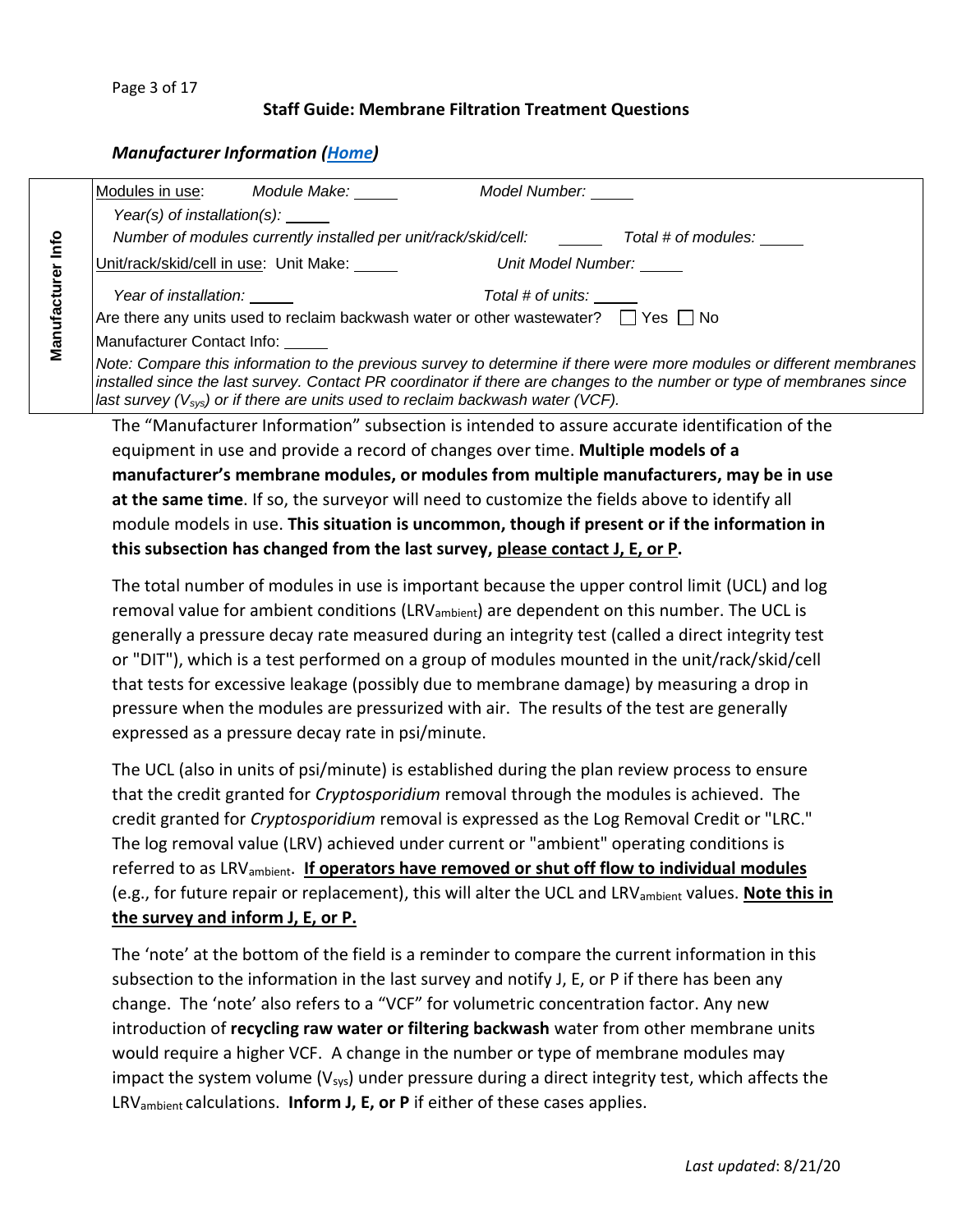# <span id="page-3-0"></span>*Challenge Test & Plan Review Information [\(Home\)](#page-1-0)*

|                        |    | LT2ESWTR compliant challenge tested modules in use?    | Yes IINo<br>$\perp$                                                                                               |
|------------------------|----|--------------------------------------------------------|-------------------------------------------------------------------------------------------------------------------|
| ∣ ∞ ဝ<br>គ្គ<br>ស្ថិតិ | G) | Indicate the following:                                | Note: Check list of verified models and refer to plan review coordinator if non-LT2 compliant modules are in use. |
|                        |    | Max allowed TMP [psi]:                                 | LRC [log]:                                                                                                        |
|                        |    | Max allowed flux [gallons/ft <sup>2</sup> /day (GFD)]: | Min LRV <sub>ambient</sub> [log]:                                                                                 |
| 은 등                    |    | Minimum DIT test pressure [psi]:                       |                                                                                                                   |
|                        |    | Allowed DIT pressure decay rate (PDR) [psi/min]:       | $\leftarrow$ Upper Control Limit (UCL) assigned under PR#                                                         |

The "Challenge Test & Plan Review Information" section is best completed by the surveyor prior to conducting the site visit, however, a change in membranes discovered upon inspection will impact how this section is completed, so it may be advantageous to ask the operator if any changes have been made to the system since the last survey. All the values above can be obtained before the survey, and are available on DWS' web site on plan review [\(http://public.health.oregon.gov/HealthyEnvironments/DrinkingWater/PlanReview/Documents](http://public.health.oregon.gov/HealthyEnvironments/DrinkingWater/PlanReview/Documents/MembraneFilters-VerifiedModels.pdf) [/MembraneFilters-VerifiedModels.pdf.](http://public.health.oregon.gov/HealthyEnvironments/DrinkingWater/PlanReview/Documents/MembraneFilters-VerifiedModels.pdf)

The purpose is to document and make the operator aware of operational limits based on manufacturer-selected conditions applied during the Challenge Test and as established during plan review. While a membrane module may be physically able to operate outside these limits, the limits used during the Challenge Test constrain what is allowed for treatment credit from Oregon. This is analogous to a rapid sand filter being able to physically pass more water than is allowed for the log removal credit granted.).

Flux and transmembrane pressure (TMP) should not exceed hydraulic and maximum design flux conditions tested during Challenge Testing specified under [OAR 333-061-0050\(4\)\(c\)\(I\)\(iv\).](https://www.oregon.gov/oha/PH/HEALTHYENVIRONMENTS/DRINKINGWATER/RULES/Documents/61-0050.pdf#page=12) The Challenge Test is used to establish the log removal credit (LRC) for membrane filter modules, therefore the max allowed TMP and flux are set with the LRC.

Although proper calculation of  $LRV_{ambient}$  is verified during the plan review process. By grouping LRV<sub>ambient</sub> with the other operational limits in one subsection, this helps the surveyor cover all the operating limits the operator needs to meet. Additionally, minimum LRV<sub>ambient</sub> is often (but not always) the same value as the LRC.

If there are multiple models of modules in use, multiple values are needed from the multiple Challenge Tests. Challenge Tests are model-specific and most manufacturers have more than one Challenge Study. Notify E, J, or P if you encounter a membrane plant using more than one type of module.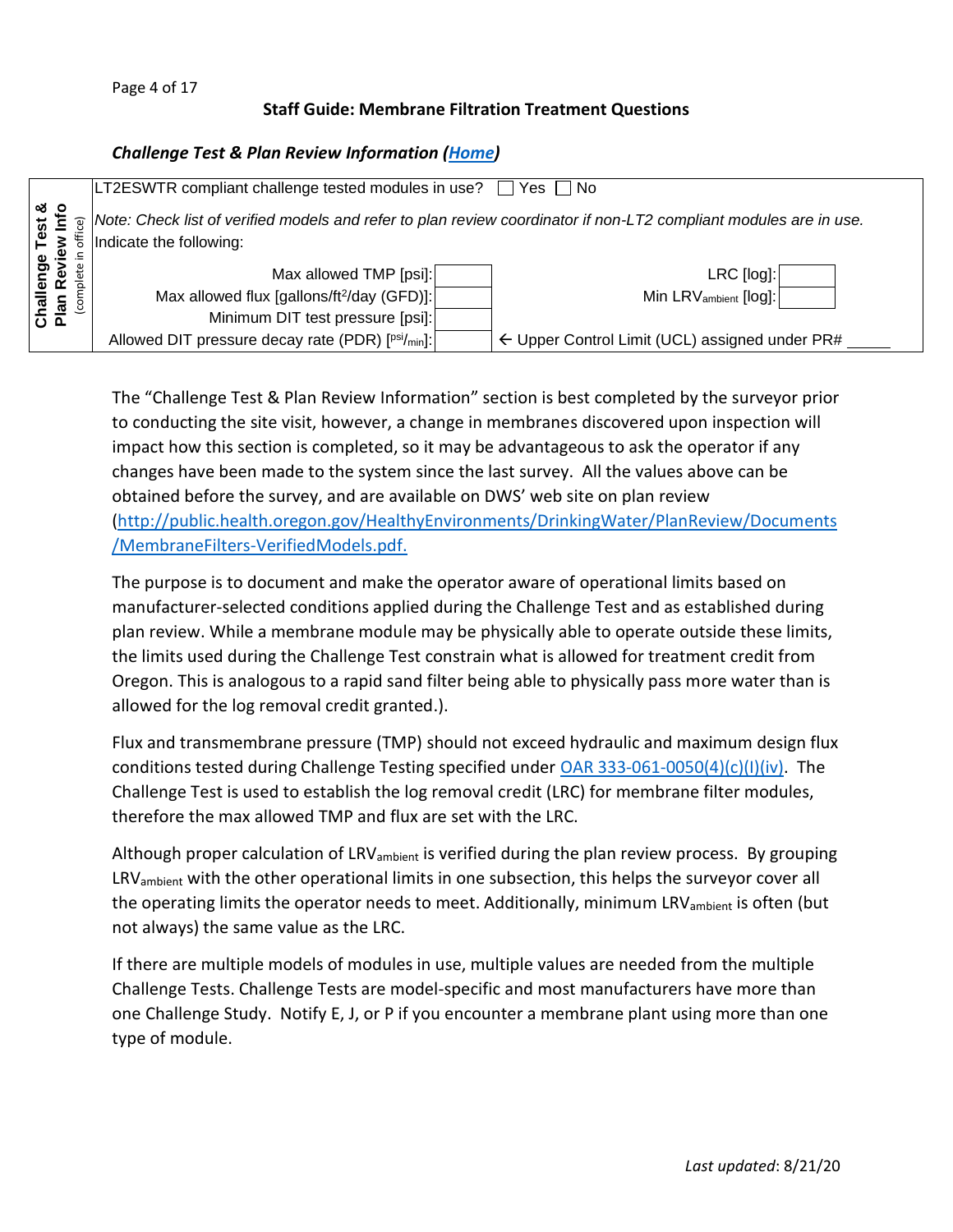Page 5 of 17

#### **Staff Guide: Membrane Filtration Treatment Questions**

<span id="page-4-0"></span>*Direct Integrity Testing [\(Home\)](#page-1-0)*

|               | <b>N</b><br>• Does the current Direct Integrity Testing (DIT) meet all of the following:<br>30 pts                                                                                                         |
|---------------|------------------------------------------------------------------------------------------------------------------------------------------------------------------------------------------------------------|
| (DIT)         | Done each day of operation Method: $\Box$ Pressure decay test (PDT) $\Box$ other:<br>Minimum required static DIT pressure met daily (WTP target test pressure: psi)                                        |
| Testing       | Membrane unit removed from service after DIT failure (until remedied)<br>Demonstrates membrane integrity using: $\Box$ PDR or $\Box$ LRV <sub>ambient</sub> (provide LRV <sub>ambient</sub> handout if not |
| Integrity     | checked and discuss need to provide implementation plan within 45 days)<br>Record the values or set points used to indicate a failed DIT below:                                                            |
| <b>Direct</b> | $\mathsf{PDR}\colon \_\_\_p^{psi}/_{\mathsf{min}}$ LRV <sub>ambient</sub> _____-log $\_\_\_\_$ other: _____<br>Y N                                                                                         |
|               | If using only a PDR, is this decay rate's corresponding LRV known? LRV = $\_\_\_\_$ -log                                                                                                                   |
|               | Comments:                                                                                                                                                                                                  |

The next subsection in the survey [\(Direct Integrity Testing\)](#page-4-0) addresses how the PWS is performing the direct integrity testing in accordance with [OAR 333-061-0036\(5\)\(d\)\(B\).](http://public.health.oregon.gov/HealthyEnvironments/DrinkingWater/Rules/Documents/61-0036.pdf#page=51) By completing this subsection, the surveyor can assure operational settings:

- 1. Meet rule requirements,
- 2. Fall within the limits established by the Challenge Test,
- 3. Are understood or known by the operator(s), and
- 4. Identify whether recommended practices are followed.

The black dot indicates a rule requirement as in other parts of the survey form.

DIT results demonstrate if a membrane filter unit/rack/cell is operating within permissible limits for its treatment credit. Assure all four sub-questions are checked to affirm 'yes' for the black dot question DIT is the backbone of membrane integrity assurance.

- o DITs must be done each day of operation (not every 24 hours of use). If a membrane filter is run for 1 hour today, a DIT must be conducted today. While pressure decay tests (PDT) are the only DITs used currently, other tests (e.g. vacuum decay, diffusive airflow, water displacement, particulate or molecular marker) are allowed by rule and should be identified if used.
- o "Minimum required static pressure…?" To detect a 3 micron or larger defect in a membrane (required in OAR), the DIT must be conducted above a minimum pressure through to the end of the test. A PWS may conservatively set this minimum pressure at a value above that derived from the Challenge Study. If so, please enter that value. Note: Field observations have too frequently found differences between the required minimum test pressure and what is used at the plant. Before the survey,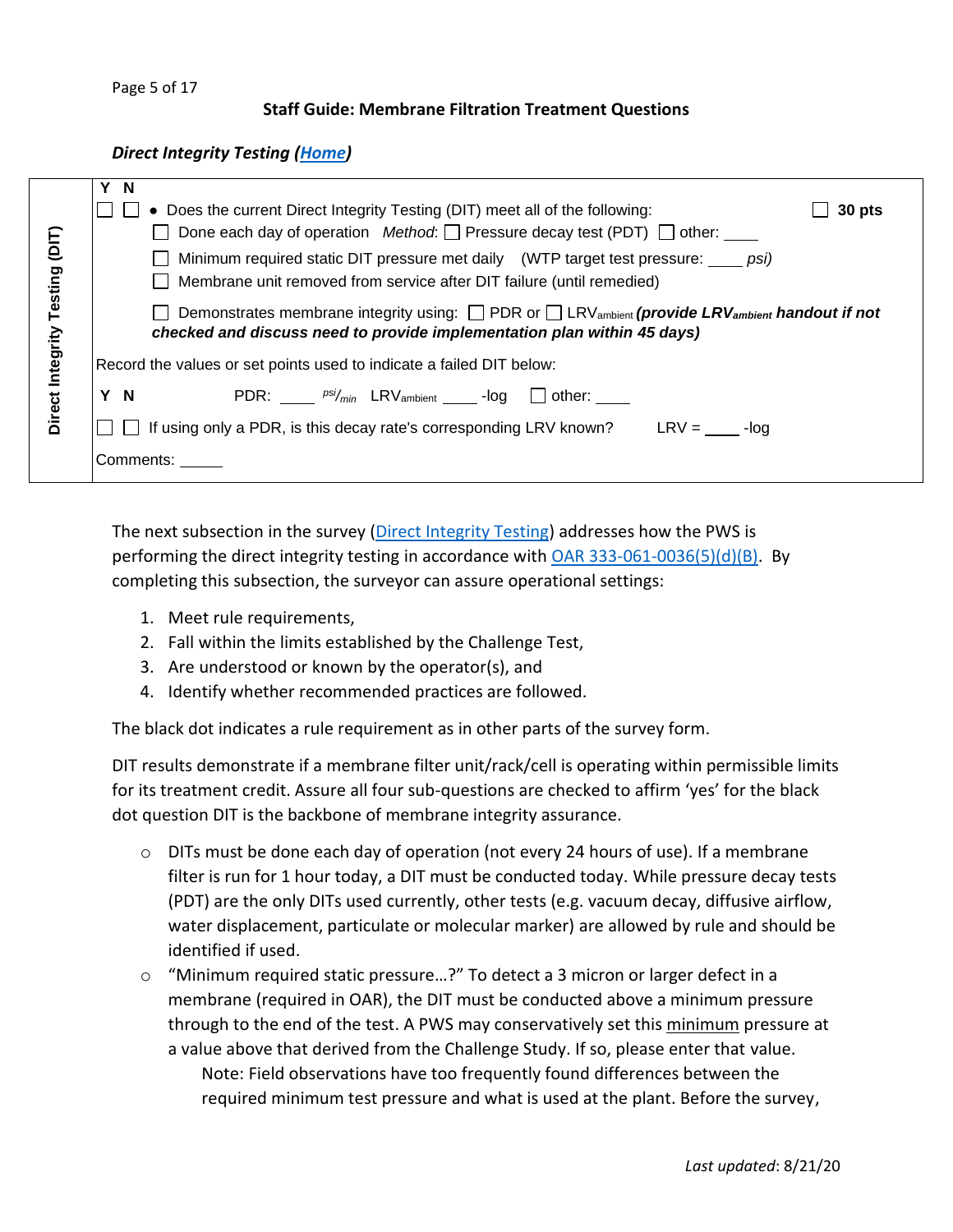look at a previous survey for the minimum test pressure used in the Challenge Study, or check the table of verified membrane modules on the plan review page of the DWS website (link above). If the information isn't there, it might be found in a post-2009 plan review letter which should specify that minimum test pressure. If you still haven't found the minimum pressure, once on-site for the survey you may find it in the O&M Manual. It should be in the SCADA system, though operators may not know where to look since it is a forgettable constant. That said, the operator needs to find out if s/he does not know this minimum pressure.

- o "Membrane unit removed from service…?" If a DIT fails (and they do sometimes), the unit cannot provide water for public consumption until the DIT passes. The PWS should maintain a log documenting DIT failures and the repair(s) that corrected a failure. Be aware that sometimes DITs fail, no problem is found, and the next DIT succeeds. You may want to provide the operator with the DIT failure reporting form included with these instructions.
- o Demonstrates membrane integrity using: PDR or LRVambient **(provide LRVambient handout if not checked and discuss need to provide implementation plan within 45 days).** Although older membrane plants are still allowed to use a pressure decay rate to demonstrate membrane integrity, eventually, LRVambient will be required of each membrane plant in Oregon as this provides the most direct comparison to the LRC. Systems that do not have LRVambient are to be provided a handout describing the importance of this metric and are required to develop a plan for when they will get the programming completed. The timeline is flexible, so it can be done at the time of membrane module changeouts or with pre-planned SCADA changes, however, it must be considered as a future upgrade. 45 days was chosen to align it with the Corrective Active Plan for significant deficiencies. This plan should be provided to DMCE for entry as an informal compliance schedule viewable in SDWIS/Data Online.

The operator should be able to answer the question "What pressure decay rate indicates a failure of a DIT?". Typically these are automated set points viewable in SCADA. These set points should be equal to or less than that required, however, the PWS may be using a more conservative value (a lower decay rate) in which case please document that value on the form. Also, if the LRV for that lower decay rate is known, please add that too. For instance, a system may have a UCL of 0.50 psi/min, which represents an LRV of 4.0-log. Yet they operate with an alarm triggering a failure if the decay rate is "0.45 psi/min" corresponding to an LRV of "4.2-log." This critical DIT metric determines when a membrane filter rack fails. It is also a good conversation point to see if the filters struggle to meet this maximum decay rate routinely. You may discover whether the operator pins fibers infrequently, or throws "pinning parties" to stay sufficiently below this maximum decay rate.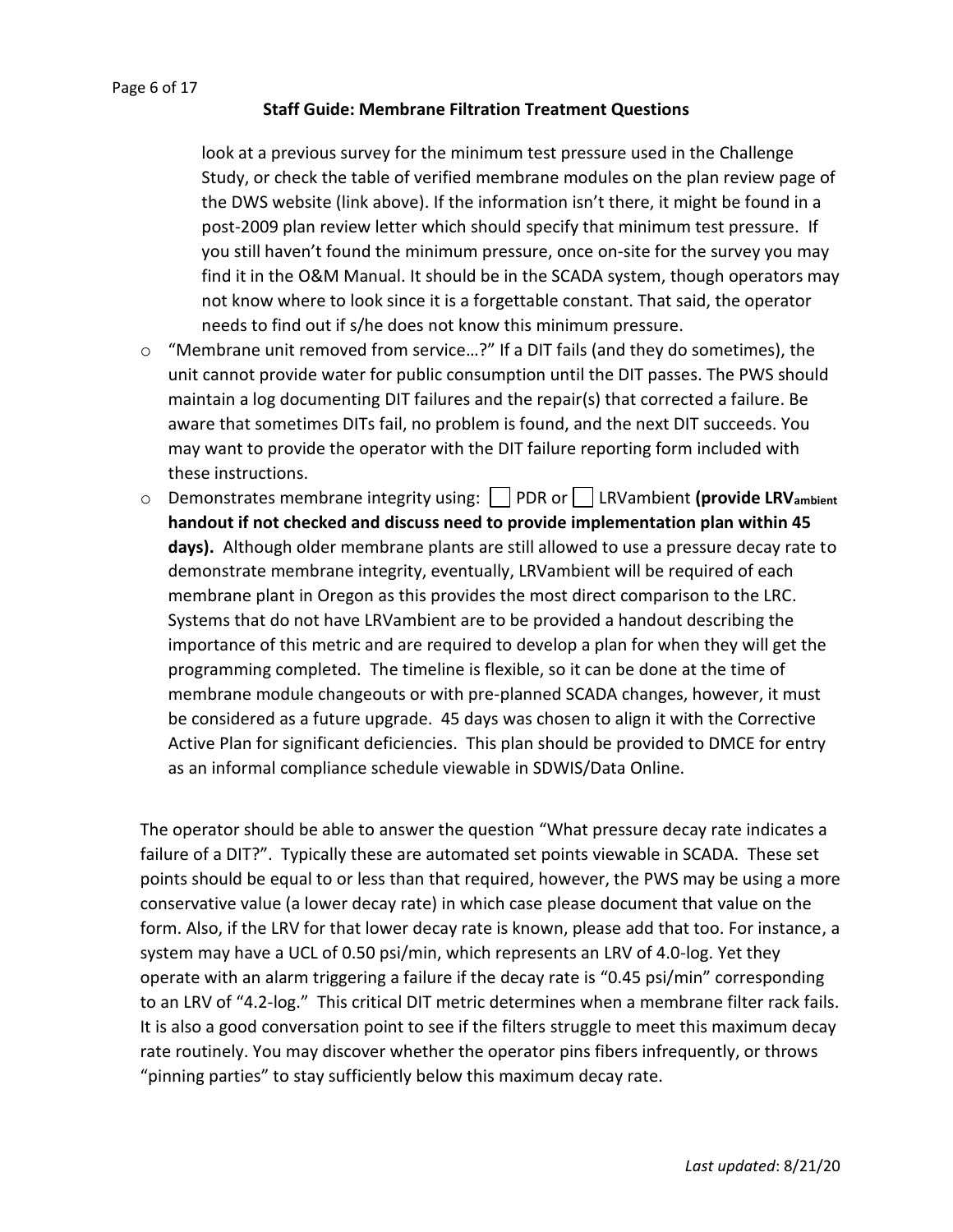## <span id="page-6-0"></span>*Latest DIT Results [\(Home\)](#page-1-0)*

|        | When was the most recent passing DIT (refer to SCADA and record DIT results for 1 rack/skid/unit)? Date:                                                                                                                                                                                                                                                                                                                                                                                     |
|--------|----------------------------------------------------------------------------------------------------------------------------------------------------------------------------------------------------------------------------------------------------------------------------------------------------------------------------------------------------------------------------------------------------------------------------------------------------------------------------------------------|
|        | Latest DIT results for the following membrane unit (indicate rack/skid/unit $ID#$ or name) ____                                                                                                                                                                                                                                                                                                                                                                                              |
| Resi   | Beginning DIT test pressure $=$ _____ psi<br>Ending DIT test pressure $=$ _____ psi Ending pressure $\geq$ minimum required pressure? $\Box Y \Box N \Box$ Unknown<br>✓<br>Duration of DIT = $\frac{m}{100}$ minutes (2-5 minutes is typical)<br>✓<br>$PDR \le UCL$ ? $\Box Y$ $\Box N$ $\Box$ Unknown<br>$\checkmark$ Pressure decay rate (PDR) = $\frac{\text{psi}}{\text{psi}}$ psi/min<br>$PDR = (start pressure - end pressure) \div (duration of DIT)$                                 |
| -atest | $LRV_{ambient} \geq LRC? \quad \Box Y \quad \Box N \quad \Box$ Unknown<br>$\checkmark$ Ambient LRV (LRV <sub>ambient</sub> ) = _____ log $\Box$ N/A<br>$\checkmark$ DIT sensitivity (LRV <sub>DIT</sub> ) = log $\Box$ N/A LRV <sub>DIT</sub> > Min Req. LRV <sub>DIT</sub> ? $\Box$ Y $\Box$ N $\Box$ Unknown<br>When were the pressure sensors that used to determine the decay rate last verified or calibrated?<br>(recommend annually and per manufacturer's instructions)<br>Comments: |

The reasons to ask for the latest DIT results include assurance that the operator knows how to find this information as well as confirmation that the information meets requirements. The DIT's UCL is most likely found in the plan review documents for the filter.

- $\circ$  Are the beginning and ending DIT test pressures enough to see the pressure drop of concern and was the ending pressure above the minimum required? The minimum required test pressure must be maintained throughout the test.
- $\circ$  "How long did the DIT last?" This is asked to check math and establish a history. There are instances of DIT duration changes by operators or manufacturers. Duration must be sufficient to see a decay rate of concern and may be increased to improve sensitivity of the DIT.
- $\circ$  "When were pressure sensors last verified or calibrated?" This is one of the most common omissions observed at membrane filtration plants. Some have never done this since initial startup years ago. While the rule does not provide explicit conditions for verification or calibration, since the monitoring of membrane unit function is primarily dependent on pressure sensors/transducers, it is essential these devices generate accurate data. This is analogous to calibrating turbidimeters. Verification quarterly is sufficient, though at the very least, this check should be done annually.
- $\circ$  LRV<sub>ambient</sub> The results of the direct integrity test are to be used to determine the log removal value of *Cryptosporidium* based on ambient or current operating conditions (LRVambient). LRVDIT is calculated using design flow. See the glossary for more information. Keep in mind, not all (older) membrane plants have LRV*ambient*, and in those cases PDR  $\leq$  UCL is the key performance indicator.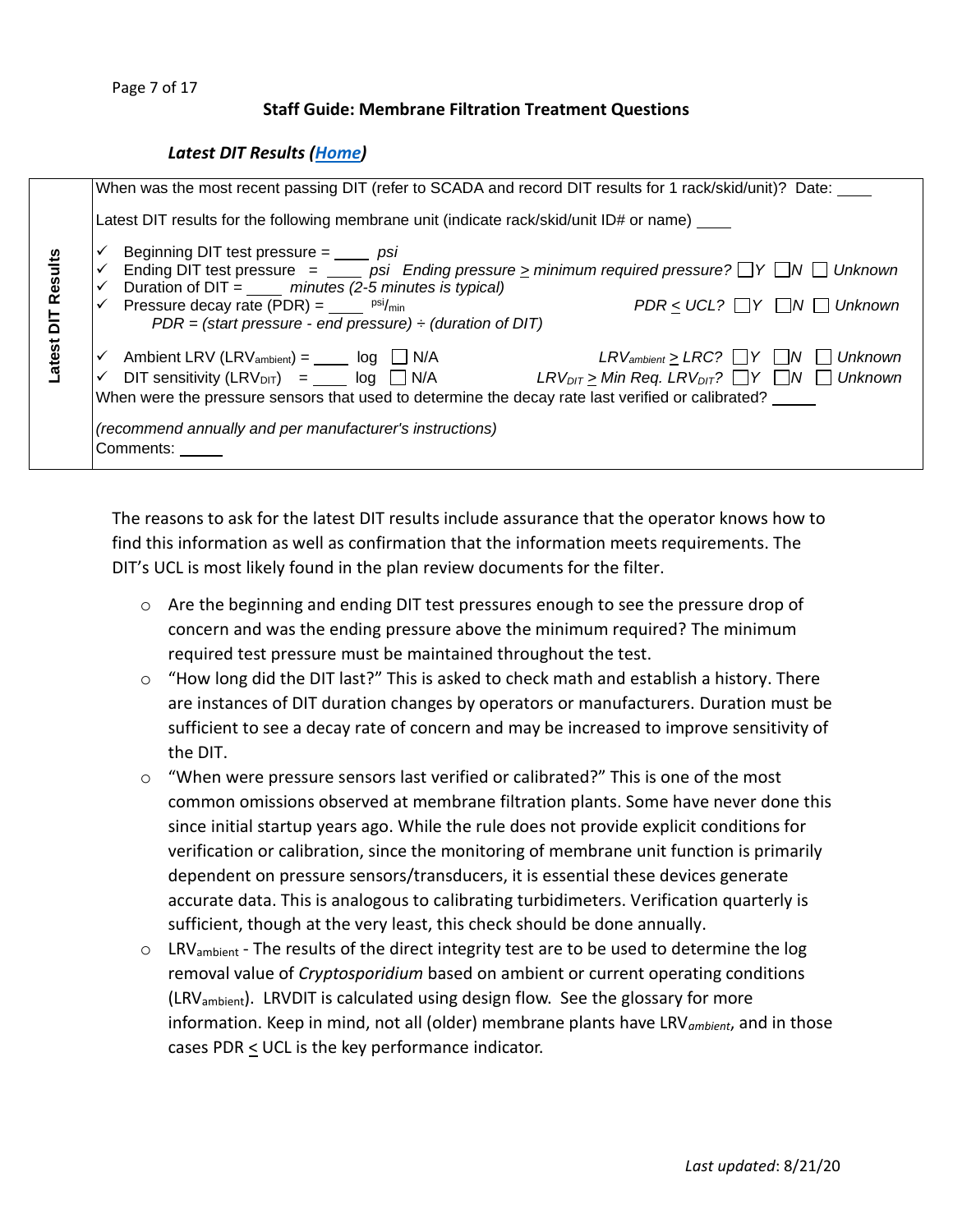#### <span id="page-7-0"></span>*Indirect Integrity Testing [\(Home\)](#page-1-0)*

|                   | Y N                                                                                                                    |  |  |  |  |  |
|-------------------|------------------------------------------------------------------------------------------------------------------------|--|--|--|--|--|
|                   | Does the current Indirect Integrity Testing (e.g. turbidity monitoring) meet all the following:<br>30 pts<br>$\bullet$ |  |  |  |  |  |
| Integrity Testing | Each membrane unit/rack/skid/cell has an individual filter effluent (IFE) turbidimeter                                 |  |  |  |  |  |
|                   | $Type:$ standard turbidimeter $\Box$ laser turbidimeter                                                                |  |  |  |  |  |
|                   | Measurements are conducted at least every 15 minutes. Freq.: $\Box$ 1 min $\Box$ 15 min $\Box$ other                   |  |  |  |  |  |
|                   | DIT done if individual filter effluent turbidity exceeds 0.15 NTU in 2 consecutive 15 min readings                     |  |  |  |  |  |
| ndirect           | What IFE turbidity level triggers a DIT? _____ NTU                                                                     |  |  |  |  |  |
|                   | DIT's triggered due to IFE turbidity over 0.15 NTU for more than 15 minutes are reported to OHA-DWS.                   |  |  |  |  |  |
|                   | Comments:                                                                                                              |  |  |  |  |  |

The "Indirect Integrity Testing" section addresses primarily turbidity monitoring required under [OAR 333-061-0036\(5\)\(d\)\(C\),](http://public.health.oregon.gov/HealthyEnvironments/DrinkingWater/Rules/Documents/61-0036.pdf#page=53) which is a method of indirectly assessing the integrity of the membranes. This method of integrity monitoring is not as sensitive, so turbidity will typically not catch smaller breaches in the membranes, but rather is used to catch a large breach that would not otherwise be detected until the next direct integrity test.

- o Each membrane unit must have an individual filter effluent turbidimeter, which can be of the standard turbidimeter with bulb or a laser turbidimeter, which is much more appropriate for membranes due their ability to detect very low levels of turbidity typical of membrane performance. [OAR 333-061-0036\(5\)\(d\)\(C\)\(iii\)](http://public.health.oregon.gov/HealthyEnvironments/DrinkingWater/Rules/Documents/61-0036.pdf#page=53). Plan review requirements also address the need for individual filter effluent turbidimeters under [OAR 333-061-](https://www.oregon.gov/oha/PH/HEALTHYENVIRONMENTS/DRINKINGWATER/RULES/Documents/61-0050.pdf#page=11) [0050\(4\)\(C\)\(G\)](https://www.oregon.gov/oha/PH/HEALTHYENVIRONMENTS/DRINKINGWATER/RULES/Documents/61-0050.pdf#page=11)
- o Measurements must be conducted at least every 15 minutes, which is, in effect, continuous. [OAR 333-061-0036\(5\)\(d\)\(C\)\(ii\).](http://public.health.oregon.gov/HealthyEnvironments/DrinkingWater/Rules/Documents/61-0036.pdf#page=53)
- $\circ$  IFE monitoring results can trigger a DIT. Turbidity exceeding 0.15 NTU on 2 consecutive 15 minute readings triggers a DIT by rule [OAR 333-061-0036\(5\)\(d\)\(C\)\(iv\)](http://public.health.oregon.gov/HealthyEnvironments/DrinkingWater/Rules/Documents/61-0036.pdf#page=53). A system may set a lower turbidity threshold for this trigger, and if so, please document that lower value.
- $\circ$  If they have exceeded this trigger, it must be reported to DWS as indicated in -0036(5)(d)(C). A "turbidity-triggered" direct integrity test [reporting form](#page-16-0) has been developed for this reporting and is located in the survey forms folder on the shared drive.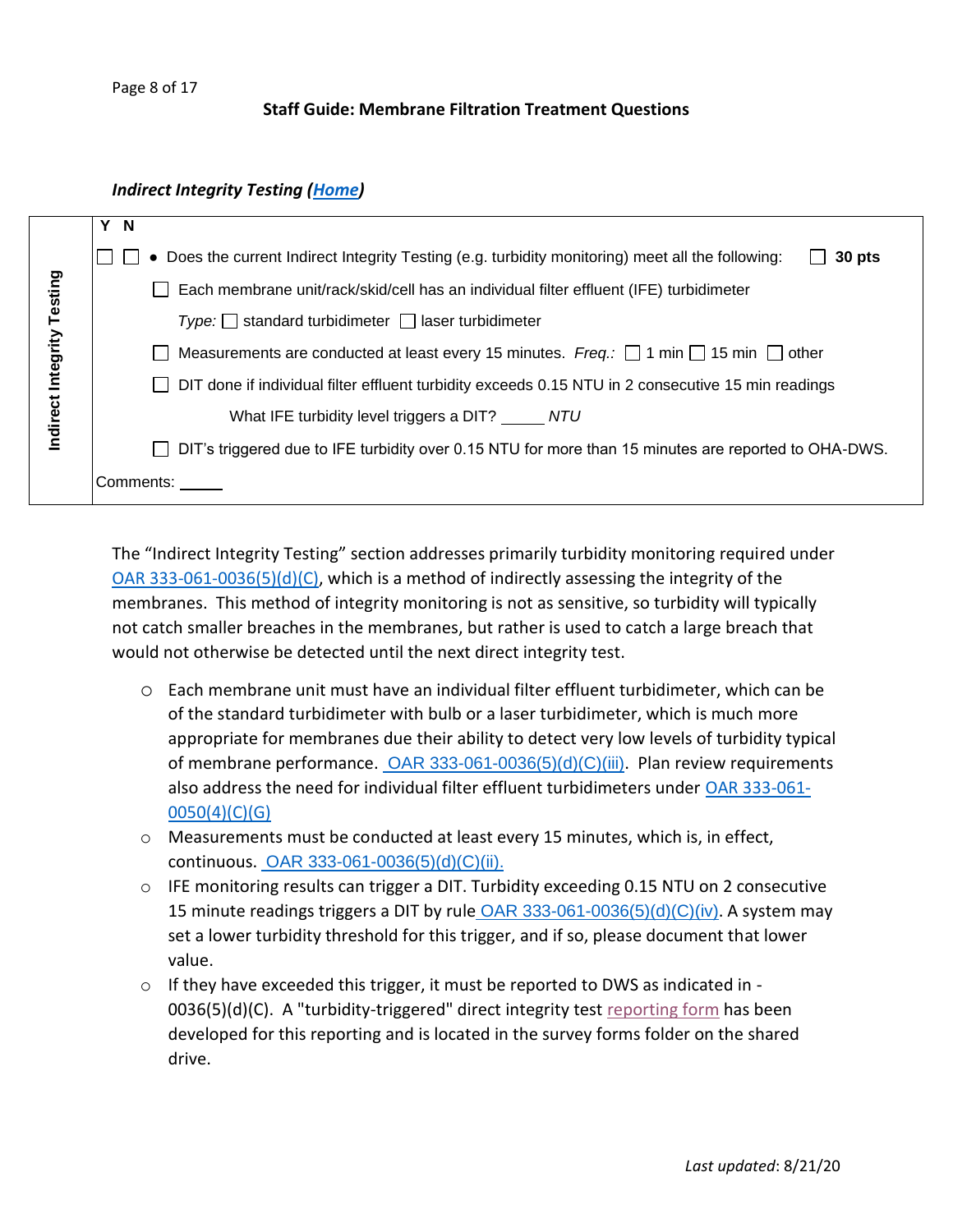#### <span id="page-8-0"></span>*Operating Practices [\(Home\)](#page-1-0)*

|           | Y N                                                                                               |        |  |  |  |  |
|-----------|---------------------------------------------------------------------------------------------------|--------|--|--|--|--|
|           | Are flux and TMP below the following limits: Max flux: gfd Max TMP: psi?<br>$\Box$                | 30 pts |  |  |  |  |
|           | Indicate max recommended flux from O&M ____ gfd & alarm set-point ____ gfd (enter "None" if none) |        |  |  |  |  |
| Practices | Indicate max recommended TMP from O&M<br>psi & alarm set-point psi (enter "None" if none)<br>Y N  |        |  |  |  |  |
|           | Does the O&M manual include a diagnosis and repair plan?<br>$\Box$                                | 10 pts |  |  |  |  |
| Operating | The O&M manual should include all three elements listed below:                                    |        |  |  |  |  |
|           | DIT process and response $\Box$ diagnostic testing $\Box$ membrane fiber repair plan              |        |  |  |  |  |
|           | Comments:                                                                                         |        |  |  |  |  |
|           |                                                                                                   |        |  |  |  |  |

While the jargon is obscure, there are simple concepts here. The flux is the filter loading rate (gal/ft<sup>2</sup>/day aka gfd) and TMP is the headloss (psi). The significance of flux is analogous to the filter loading rate of a rapid sand filter. TMP is analogous to the pressure differential of a cartridge/bag filter. The point is to assure flux and TMP do not exceed limits established by the Challenge Study or in plan review.

"Do written protocols cover the following topics?" It is a construction standard requirement under [OAR 333-061-0050\(4\)\(c\)\(G\)](https://www.oregon.gov/oha/PH/HEALTHYENVIRONMENTS/DRINKINGWATER/RULES/Documents/61-0050.pdf#page=11) that "*The operation and maintenance manual must include a diagnosis and repair plan such that the ability to remove pathogens is not compromised*." This plan should have protocols for conducting a DIT, how to respond to and document DIT failures, and how to repair the system so that it passes a DIT. Repairs often involve pinning or gluing fibers that may have integrity breaches, looking for system leaks, tightening fittings, etc.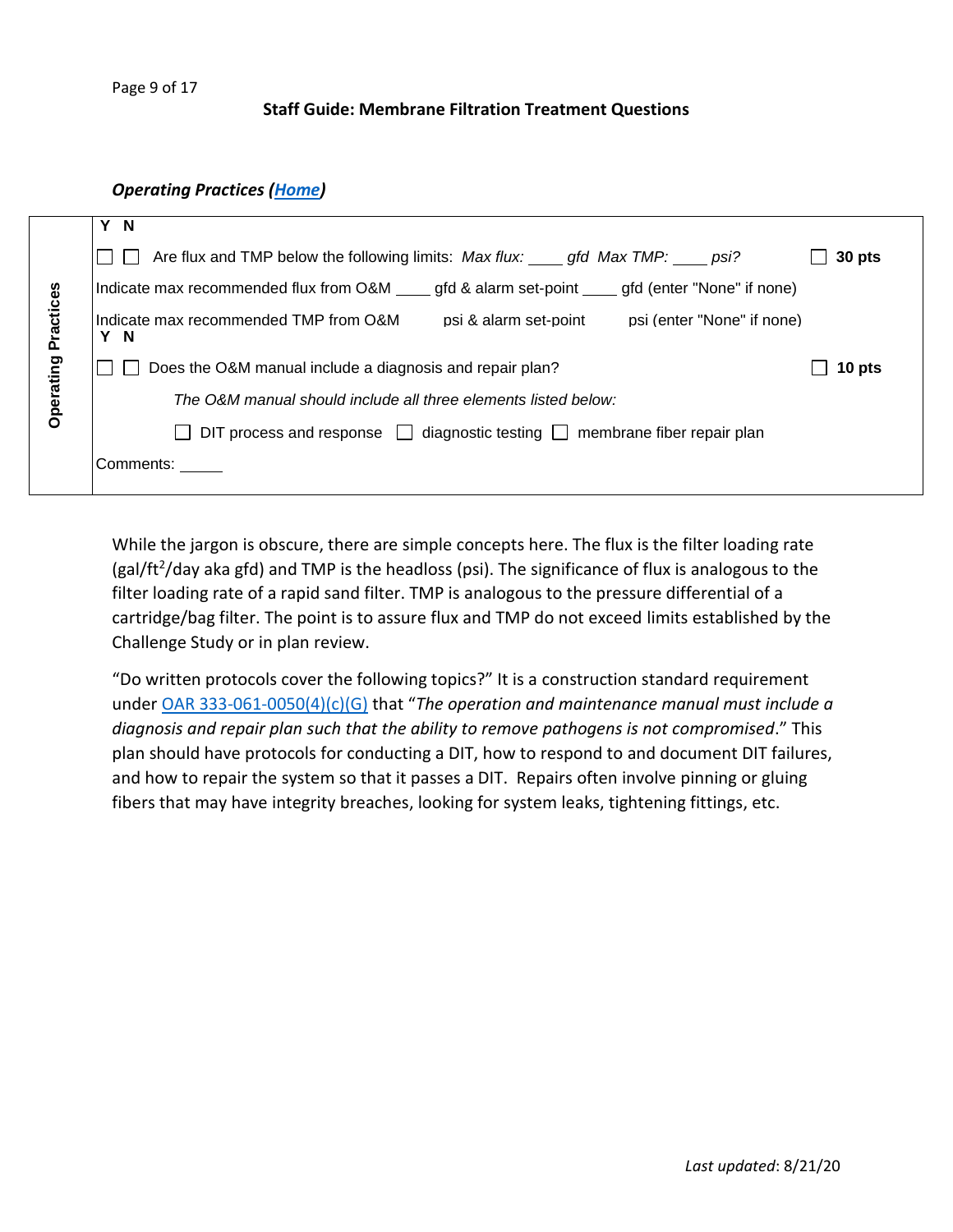#### <span id="page-9-0"></span>*Maintenance Practices [\(Home\)](#page-1-0)*

|                          | Which of the following performance metrics is monitored long-term (e.g., monitored over years)?                                                                                                                                                                                                                                                                                                           |        |
|--------------------------|-----------------------------------------------------------------------------------------------------------------------------------------------------------------------------------------------------------------------------------------------------------------------------------------------------------------------------------------------------------------------------------------------------------|--------|
|                          | Permeability $[$ <sup>flux/</sup> $_{\text{TMP}}$ $\Box$ Resistance $\Box$ LRV $\Box$ TMP $\Box$ Other: ____                                                                                                                                                                                                                                                                                              |        |
| Practices<br>Maintenance | What could trigger a backwash?<br>Permeability $[$ <sup>gal/</sup> sF <sup>+</sup> day <sup>+</sup> psi] or $[$ <sup>gfd/</sup> psi] $\Box$ Resistance $\Box$ Time $\Box$ TMP $\Box$ Production<br>Comments: ____<br>What could trigger a clean in place (CIP)?<br>$\Box$ Permeability [ <sup>gal/</sup> SF*day*psi] or [ <sup>gfd/</sup> psi] $\Box$ Resistance $\Box$ Time $\Box$ TMP $\Box$ Production |        |
|                          | Y N<br>Comments:                                                                                                                                                                                                                                                                                                                                                                                          |        |
|                          | $\Box$ Are CIP chemicals NSF/ANSI Standard 60 certified?                                                                                                                                                                                                                                                                                                                                                  | 10 pts |
|                          | CIP chemicals used: $\Box$ Citric $\Box$ Muriatic $\Box$ Caustic $\Box$ Chlorine $\Box$ Other:                                                                                                                                                                                                                                                                                                            |        |
|                          |                                                                                                                                                                                                                                                                                                                                                                                                           |        |

The "Maintenance Practices" relate to DWS recommended practices. Permeability (or its inverse, resistance) along with LRV and TMP provide information on irreversible filter degradation and/or fouling, the efficacy of clean-in-place (CIP) practices, and differences in seasonal loading rates. They can be used to discern probable filter lifetime, whether CIPs are adequate, and seasonal effects.

Backwash triggers are most commonly based on time, though alarms may exist for TMP, permeability, or amount of water processed. Membrane filter lifetime can be maximized by avoiding irreversible filter degradation/fouling for which sufficiently frequent backwashes are essential. Typical backwash intervals are every 30 to 90 minutes. Backwash duration may be as brief as 1 minute and are rarely longer than a few minutes.

Triggers for a CIP most often are based on time. However, seasonal differences in water quality may result in fixed time-based intervals being insufficient. For instance, CIPs may be scheduled for every 60 days. However, during an algal bloom, more frequent CIPs could reduce the irreversible fouling algae often create. Alternative triggers like permeability and TMP may be a more effective way to account for water quality differences.

A CIP is the main mechanism to remove deposits that backwashing cannot remove. These maintenance practices are not required explicitly by rule. (CIP chemicals should meet NSF/ANSI Std 60 certification, though not explicitly required in Oregon as in other states.)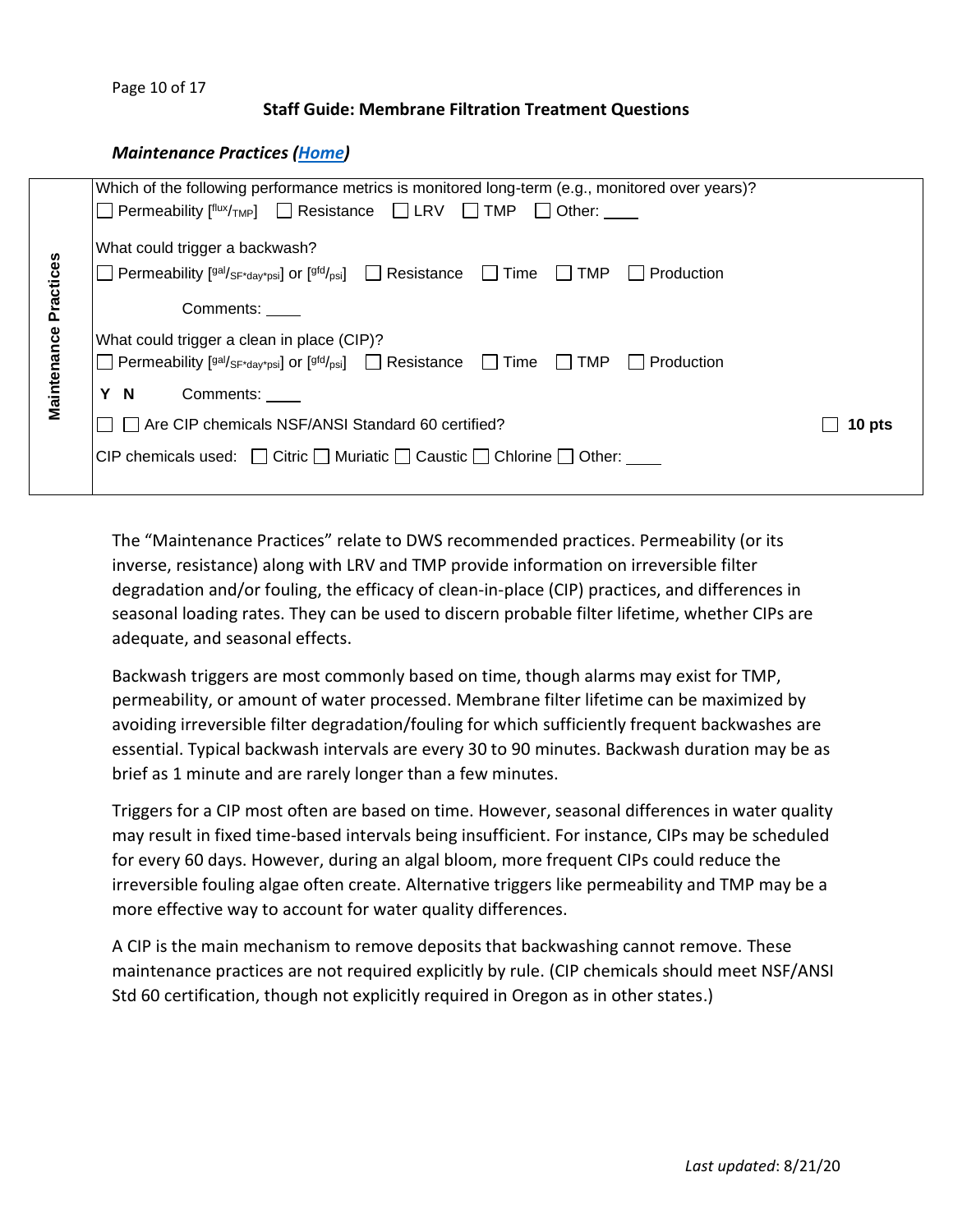# <span id="page-10-0"></span>*[Glossary](https://nepis.epa.gov/Exe/ZyNET.exe/901V0500.TXT?ZyActionD=ZyDocument&Client=EPA&Index=2000+Thru+2005&Docs=&Query=&Time=&EndTime=&SearchMethod=1&TocRestrict=n&Toc=&TocEntry=&QField=&QFieldYear=&QFieldMonth=&QFieldDay=&IntQFieldOp=0&ExtQFieldOp=0&XmlQuery=&File=D%3A%5Czyfiles%5CIndex%20Data%5C00thru05%5CTxt%5C00000012%5C901V0500.txt&User=ANONYMOUS&Password=anonymous&SortMethod=h%7C-&MaximumDocuments=1&FuzzyDegree=0&ImageQuality=r75g8/r75g8/x150y150g16/i425&Display=hpfr&DefSeekPage=x&SearchBack=ZyActionL&Back=ZyActionS&BackDesc=Results%20page&MaximumPages=1&ZyEntry=1&SeekPage=x&ZyPURL) & Acronyms [\(Home\)](#page-1-0)*

- 4. **Automatic Shutdown Conditions -** The filters must be taken off-line or otherwise shut down, repaired and re-tested if any of the following occurs:
	- 1. PDR > UCL. *[The DIT PDR exceeds the [x.xx] psi/min UCL]*
	- 2. LRVambient < LRC *[The LRVambient is less than the 4.0 log removal credit (LRC)]*
	- 3. IFE > 0.15 NTU for > 15 min *[The individual filter effluent (IFE) turbidity exceeds 0.15 NTU for more than 15 minutes]*
- 5. **Challenge Test/Study** the test or study that confirms a membrane's efficacy in removing *Cryptosporidium*-sized particles. It also establishes parameters for the correct operation of the filter (e.g., log removal credit, max allowable flux, minimum test pressure, and max TMP). A challenge test is typically performed in a lab on one or maybe a few modules and is not the same as a pilot test, which is typically performed on-site of a water system, using the source water intended to be filtered once fully installed. Challenge studies always included dosing a crypto-sized particle or organism and directly measuring the removal of that particle or organism.
- 6. **CIP**  Clean in Place. A [CIP](https://nepis.epa.gov/Exe/ZyNET.exe/901V0500.txt?ZyActionD=ZyDocument&Client=EPA&Index=2000%20Thru%202005&Docs=&Query=&Time=&EndTime=&SearchMethod=1&TocRestrict=n&Toc=&TocEntry=&QField=&QFieldYear=&QFieldMonth=&QFieldDay=&UseQField=&IntQFieldOp=0&ExtQFieldOp=0&XmlQuery=&File=D%3A%5CZYFILES%5CINDEX%20DATA%5C00THRU05%5CTXT%5C00000012%5C901V0500.txt&User=ANONYMOUS&Password=anonymous&SortMethod=h%7C-&MaximumDocuments=1&FuzzyDegree=0&ImageQuality=r75g8/r75g8/x150y150g16/i425&Display=hpfr&DefSeekPage=x&SearchBack=ZyActionL&Back=ZyActionS&BackDesc=Results%20page&MaximumPages=1&ZyEntry=239) is intense chemical cleaning process that usually involves alternating caustic and acid soaks. Some systems may use a "maintenance wash" or "enhanced flux maintenance," which is generally just a 50-ppm chlorine rinse.
- 7. **DIT** Direct Integrity Test (e.g. pressure decay test). The primary method of directly testing membrane integrity and thereby the filter's efficacy in removing pathogens. It is the only practical test that yields a decay rate that can be used to calculate the removal of *Cryptosporidium*.

DIT Turbidity Trigger (IFE > 0.15 NTU for > 15 min): A direct integrity test (DIT) must be performed if the turbidity is greater than 0.15 NTU for more than 15 minutes. **This must be programmed into the SCADA system.** 

DIT Daily Trigger - A DIT is also required each day of operation. If the pressure decay rate (PDR) drops below the upper control limit (UCL) of  $[x.xx]$  <sup>psi</sup>/<sub>minute</sub>, then the DIT is considered to have failed and the unit must be automatically taken offline, repaired, and retested to show that it passes a DIT before being placed back into service. In other words, **should the PDR of the daily PDT (or "air hold test") exceed [x.xx] psi/minute, this should indicate a "failed" DIT and the membrane must be taken out of service and may not be placed into service until it passes a DIT. A new DIT may be immediately run after a DIT failure, or repairs may be needed first (e.g. fibers pinned, leaks at pipe fittings repaired, etc.) followed by passing a new DIT.**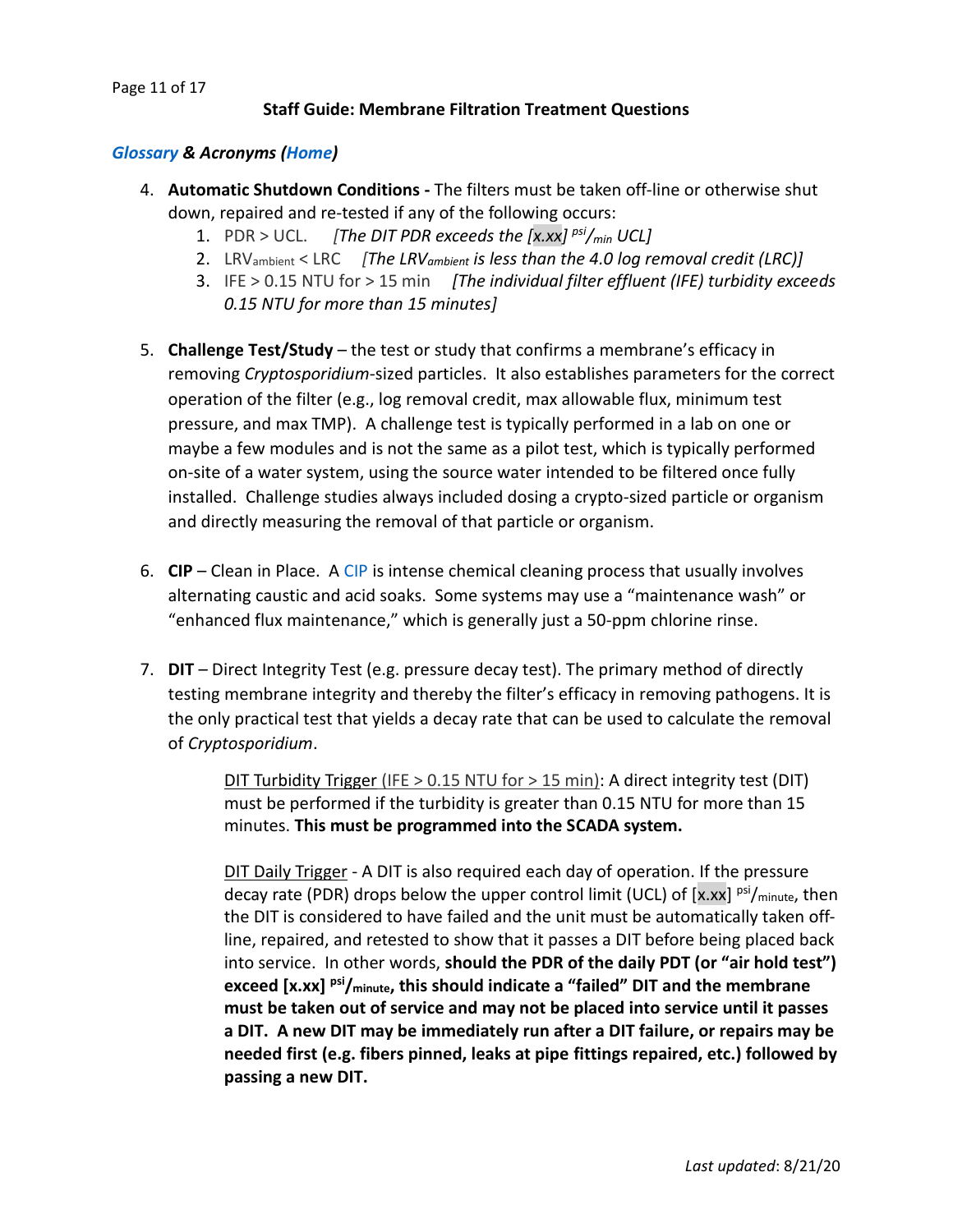#### Page 12 of 17

# **Staff Guide: Membrane Filtration Treatment Questions**

DIT test pressure: The minimum DIT pressure (i.e., the test pressure at the end of the DIT) must not drop below a level in psi determined in during plan review. **Should the pressure during a DIT drop below [xx.x] psi, the DIT is considered invalid and must be repeated.**

DIT Sensitivity (LRV<sub>DIT</sub>): The results of the direct integrity test (pressure decay rate or "PDR") and the design flow are sometimes used to determine the DIT sensitivity, expressed as a log removal value of *Cryptosporidium* (LRV<sub>DIT</sub>). This LRV<sub>DIT</sub> must be equal to or greater than the log removal credit (LRC, e.g., LRC = 4.0-log). Typically, a certain PDR of  $[x,xx]$  psi $/m_{\text{in}}$  equates to an LRV<sub>DIT</sub> of 4.0-log. Plan review letters should request that LRV<sub>DIT</sub> values displayed in SCADA are **calculated using formulae and variables specified during plan review. DIT sensitivity is closely related to the sensitivity of the pressure sensors used to measure the PDR and the sensor's minimum detectable pressure decay rate is often used in the equation for LRV<sub>DIT</sub>.** 

8. **Flux [gal/SF\*day]** – Flow per feed-side area of the membrane. If you know the total process flow rate, the surface area of a single module, and how many modules are in the rack, flux can easily be converted to & from flow per membrane unit. Similarly, if the membrane unit flow is known, the flux can be determined by dividing the total flow by the product of the number of modules and the feed-side area of each module (typically documented during a challenge study review). The equation can be written as:

**flux [ gal/SqFt/day]= membrane unit flow in gpm/ (filter feed area per module in sq. ft. x number of modules in service)** 

- 9. **HMI** Human Machine Interface. Another term for the SCADA screen used to monitor the filter. HMIs may also be built into a control panel (separate from the SCADA computer). It is the way operators can visually monitor and manage the membrane filter.
- **10. LRVambient (membrane performance)** The results of the direct integrity test can also be used to determine the log removal value of *Cryptosporidium* that is based on ambient or current operating conditions (LRV<sub>ambient</sub>). The main difference between LRV<sub>DIT</sub> and  $LRV<sub>ambient</sub>$  is the use of the current operating flow when calculating LRV<sub>ambient</sub>. Lower flows could yield a lower (less conservative) LRV value. **Since pathogen removal credit is in terms of 4.0-log, membrane performance must be determined to demonstrate compliance with the pathogen credit awarded [log]** i.e., membrane should only be operating when LRVambient > LRC**.**

**The formula for LRVambient is based on Equation 4.9 of the Membrane Filtration Guidance (MFGM pp 4-11, USEPA, 2005), with the exception that current flow, TMP, and the most recent direct integrity test is used.**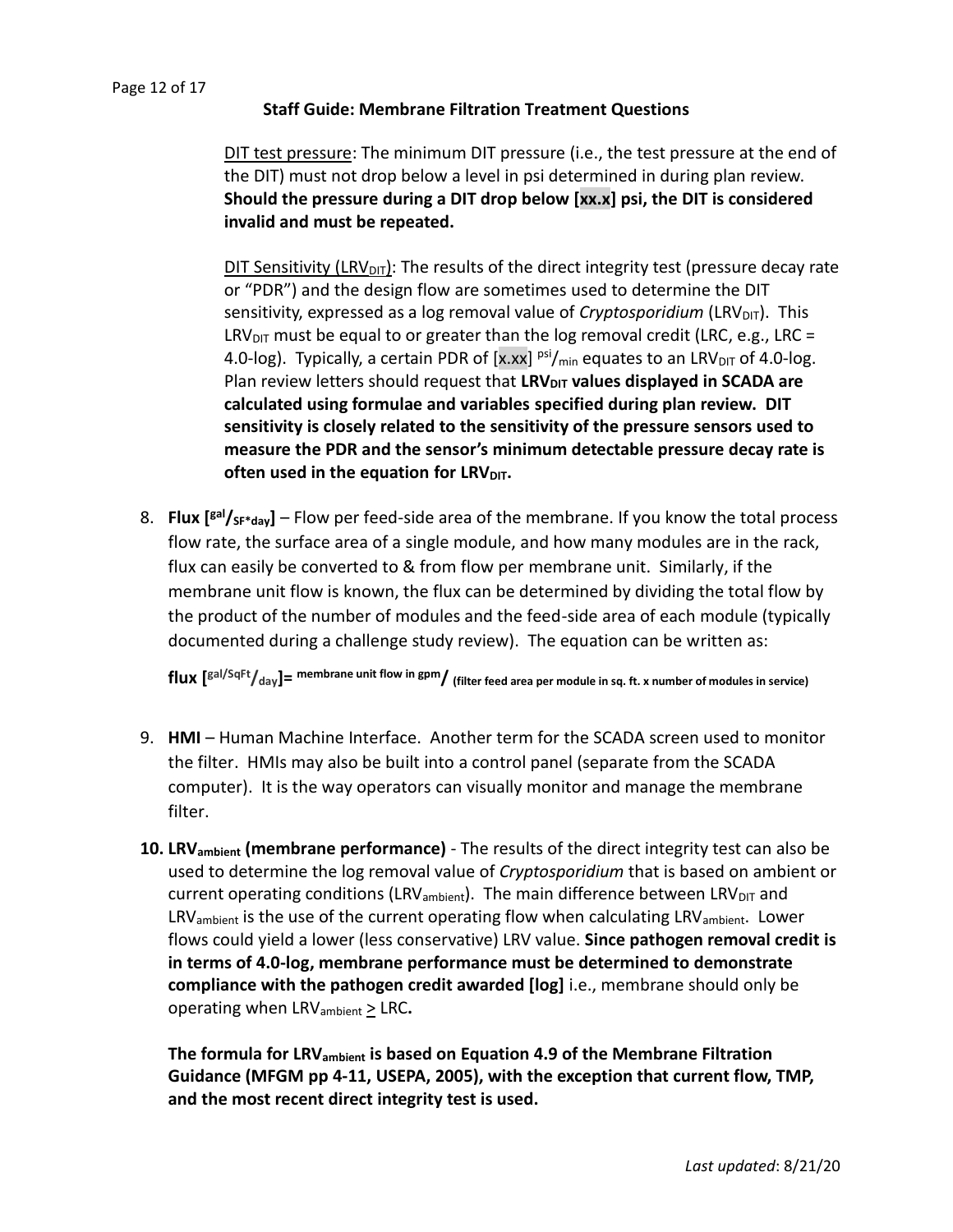$$
LRV_{\text{ambient}} = \log_{10}(\frac{Q_P \cdot ALCR \cdot P_{\text{atm}}}{\Delta P_{\text{test}} \cdot V_{\text{sys}} \cdot VCF})
$$

Where:

LRV<sub>ambient</sub>= calculated log removal value as demonstrated by the most recent direct integrity test (expressed as  $LOG<sub>10</sub>$ )

 $Qp =$  Current membrane unit filtrate flow  $(L/min)$ 

ALCR = Air to Liquid Conversion Ratio (dimensionless)

 $P_{\text{atm}}$  = atmospheric pressure at the elevation of the membrane system (psia)

 $\Delta P_{\text{test}}$  = pressure decay determined from the last DIT (psi/min)

 $V_{sys}$  = volume of pressurized air in the system during the last DIT (L)

VCF = volumetric concentration factor (dimensionless)

#### **For comparison, Equation 4.9 is shown below:**

$$
LRV_{DT} = \log \left( \frac{Q_p \cdot ALCR \cdot P_{\text{atm}}}{\Delta P_{\text{test}} \cdot V_{\text{sys}} \cdot VCF} \right)
$$
 Equation 4.9

|                          |                      | $LRV_{\text{DIT}}$ = direct integrity test sensitivity in terms of LRV |
|--------------------------|----------------------|------------------------------------------------------------------------|
|                          |                      | (dimensionless)                                                        |
|                          | $=$ $-$              | membrane unit design capacity filtrate flow (L/min)                    |
| <b>ALCR</b>              | $\equiv$             | air-liquid conversion ratio (dimensionless)                            |
| $P_{atm}$                | $=$                  | atmospheric pressure (psia)                                            |
| $\Delta P_{\text{test}}$ |                      | = smallest rate of pressure decay that can be reliably                 |
|                          |                      | measured and associated with a known integrity breach                  |
|                          |                      | during the integrity test (psi/min)                                    |
|                          |                      | $=$ volume of pressurized air in the system during the test (L)        |
| <b>VCF</b>               | $=$                  | volumetric concentration factor (dimensionless)                        |
|                          | $Q_{p}$<br>$V_{sys}$ |                                                                        |

**The ALCR is generally calculated in one of two ways:**

- **1. The turbulent or "Darcy" flow model or "regime"**
- **2. The laminar or "Hagen-Poiseuille" flow model**

**The models have to do with if the flow is turbulent or laminar, depending upon if the breach is a hole in a membrane fiber or a broken or torn fiber. Manufacturers may use either model, however, the turbulent or "Darcy" flow model is generally considered more conservative, yielding a calculated LRV of about 0.5-log lower than using the laminar model.**

**Table 4.1 of the MFGM (pp 4-12) summarizes the formulas used in the two ALCR flow models.**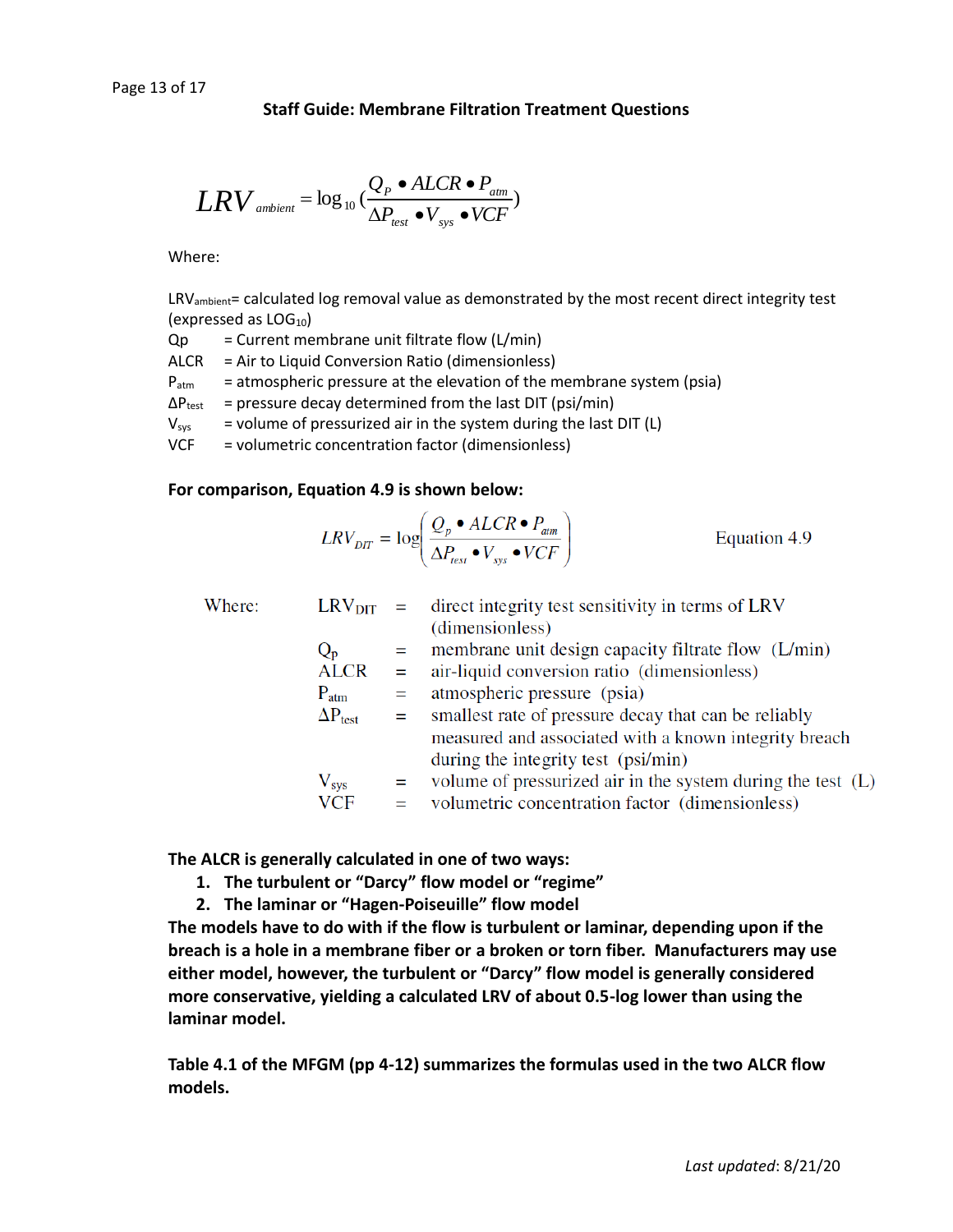| <b>Module Type</b>        | <b>Defect Flow</b><br>Regime | <b>Model</b>                      | <b>ALCR Equation</b>                                                                              | <b>Appendix C</b><br><b>Equation</b> |
|---------------------------|------------------------------|-----------------------------------|---------------------------------------------------------------------------------------------------|--------------------------------------|
| Hollow-fiber <sup>1</sup> | Turbulent <sup>2</sup>       | Darcy pipe<br>flow                | 170 • $Y \bullet \sqrt{\frac{(P_{test} - BP) \bullet (P_{test} + P_{atm})}{(460+T) \bullet TMP}}$ | C.4                                  |
|                           | Laminar                      | Hagen-<br>Poiseuille <sup>3</sup> | 527 • $\Delta P_{\text{eff}}$ • (175 – 2.71 • $T$ + 0.0137 • $T^2$ )<br>$TMP \bullet (460 + T)$   | C.15                                 |
| Flat sheet <sup>4</sup>   | Turbulent                    | Orifice                           | 170 • $Y \bullet \sqrt{\frac{(P_{test} - BP) \bullet (P_{test} + P_{atm})}{(460+T) \bullet TMP}}$ | C.9                                  |
|                           | Laminar                      | Hagen-<br>Poiseuille <sup>3</sup> | 527 • $\Delta P_{\text{eff}}$ • (175 – 2.71 • $T$ + 0.0137 • $T^2$ )<br>$TMP \bullet (460 + T)$   | C.15                                 |

1 Or hollow-fine-fiber

2 Typically characteristic of larger diameter fibers and higher differential pressures

3 The binomial in the Hagen-Poiseuille equation (C.15) approximates the ratio of water viscosity to air viscosity and is valid for temperatures ranging from approximately 32 to 86 °F. Additional details are provided in App

4 Includes spiral-wound and cartridge configurations

- 11. **PDT / PDR** Pressure Decay Test or Pressure Decay Rate. PDTs are pressure-hold tests. When the operator initiates the PDT, a rack of membrane modules is pressurized to a predetermined pressure. Once pressure is stabilized, the test begins and the pressure is held for 30 seconds to 10 minutes, depending upon the manufacturer. The pressure leakage (or decay) is measured during that 30 second to 5-minute period. Typically, the pressure sensor on the filtrate (filter effluent) side of the filter is used to measure this pressure drop. The difference in the starting test pressure and the ending test pressure provides the total decay in psi, which is then divided by the test duration in minutes to arrive at a decay rate in psi/minute. This value cannot be greater than the upper control limit established in order to ensure that the removal of *Cryptosporidium* is equal to or greater than the unit's treatment credit.
- 12. **Permeability [gfd/psi]** 1 /resistance. This is probably the most sensitive metric to determine membrane health. It is the flux divided by the pressure and typically normalized to a standard temperature like 20°C (to account for viscosity effects of colder water).
- 13. **Resistance** [<sup>psi</sup>/<sub>gfd</sub>] <sup>1</sup>/<sub>permeability. (i.e., permeability is an indication of how easily water</sub> passes through the membrane and resistance is how much resistance there is to the passage of water).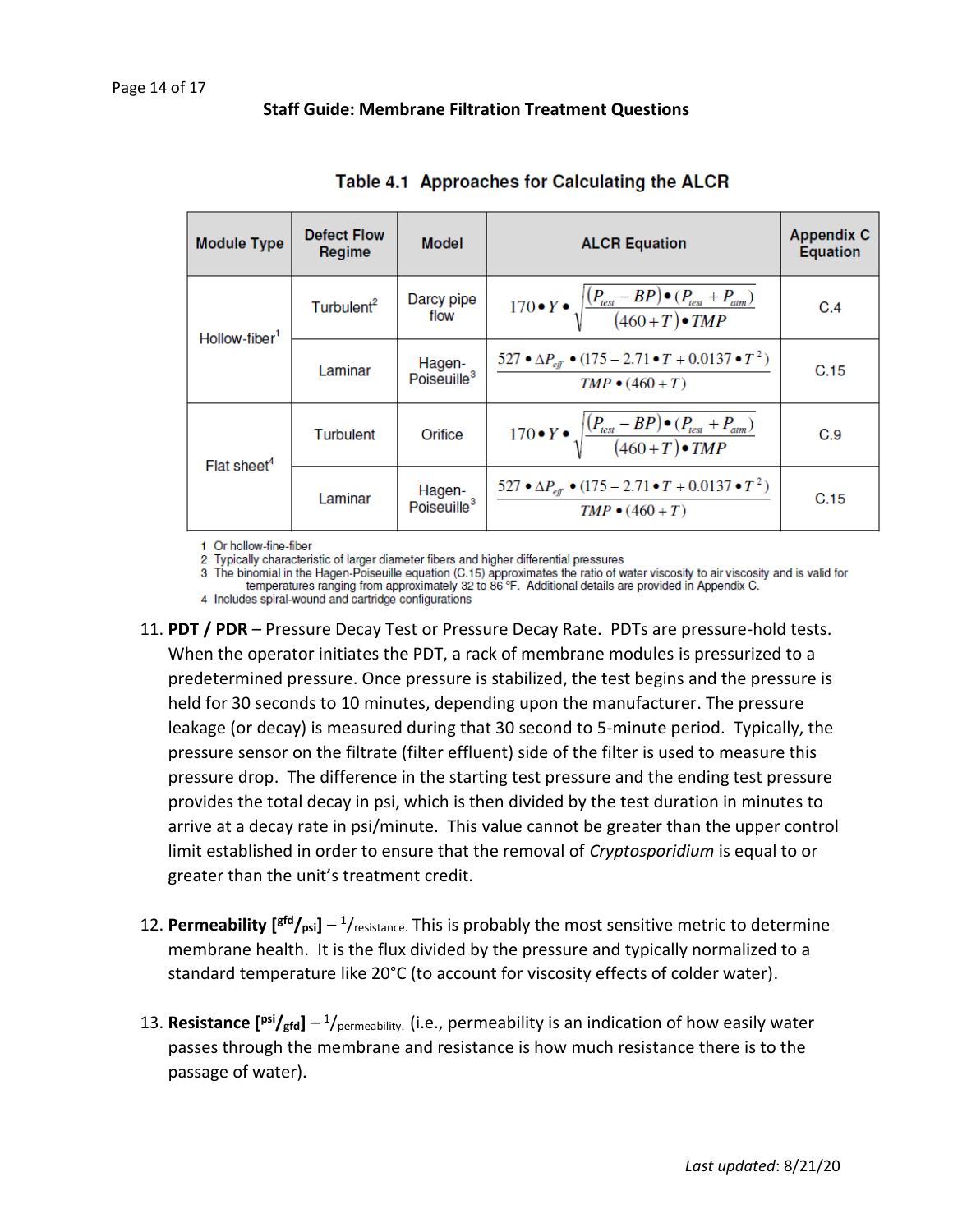- 14. **TMP Transmembrane Pressure [psi]** The pressure drop across the membrane. Exceeding the maximum TMP can cause fiber breakage and pathogen breakthrough.
- 15. **Volumetric Concentration Factor [VCF]** is used in log-removal value calculations to account for concentrating of pathogens caused by reuse of reject water. This is something addressed in plan review. However, if equipment has changed since plan review, the VCF may also need to be changed. Changing the type of module used in a membrane plant or converting a unit into a backwash recovery unit (a unit that filters backwash water received from the other membrane units) can greatly impact VCF.

**Upper Control Limit (UCL) – [x.xx] psi/min -** Every membrane system has an Upper Control Limit (UCL) measured in  $\frac{psi_{\min}}{max}$ . The UCL is the highest **pressure decay rate (PDR)** allowed during a direct integrity test (DIT). Exceeding the UCL indicates DIT failure. The failing membrane unit shall not operate until it passes a DIT. Based on a review of [WS's] specific system and information provided by the membrane manufacturers, the UCL is established during plan review in terms of  $psi/min$ . Direct integrity tests that pass indicate that the membrane removes pathogens at the rate credited, e.g. 4.0 log (or 99.99%). Surveyors should ensure that the SCADA/PLC system is programmed to account for this UCL. For reference, the UCL is calculated using Equation 4.17 of the MFGM (pp 4-22) as follows:

Similarly, Equation 4.9 can be rearranged to establish an expression for calculating the UCL in terms of a pressure decay rate, as shown in Equation 4.17:

$$
UCL = \frac{Q_p \cdot ALCR \cdot P_{\text{arm}}}{10^{LRC} \cdot V_{\text{sys}} \cdot VCF}
$$
 Equation 4.17  
UCL = upper control limit in terms of pressure decay rate (psi)

Where:

|               | UCL $=$ upper control limit in terms of pressure decay rate (psi/min) |
|---------------|-----------------------------------------------------------------------|
| $Q_{\rm n}$   | $=$ membrane unit design capacity filtrate flow (L/min)               |
|               | $ALCR =$ air-liquid conversion ratio (dimensionless)                  |
|               | $P_{\text{atm}}$ = atmospheric pressure (psia)                        |
|               | $LRC = log$ removal credit (dimensionless)                            |
| $V_{\rm sys}$ | $=$ volume of pressurized air in the system during the test (L)       |
| <b>VCF</b>    | = volumetric concentration factor (dimensionless)                     |
|               |                                                                       |

Values for the parameters in Equations 4.16 and 4.17 should be the same as the analogous terms used to calculate sensitivity using Equations 4.7 and 4.9, respectively. Note that to the extent possible, these values should be selected to yield a conservative result for the UCL.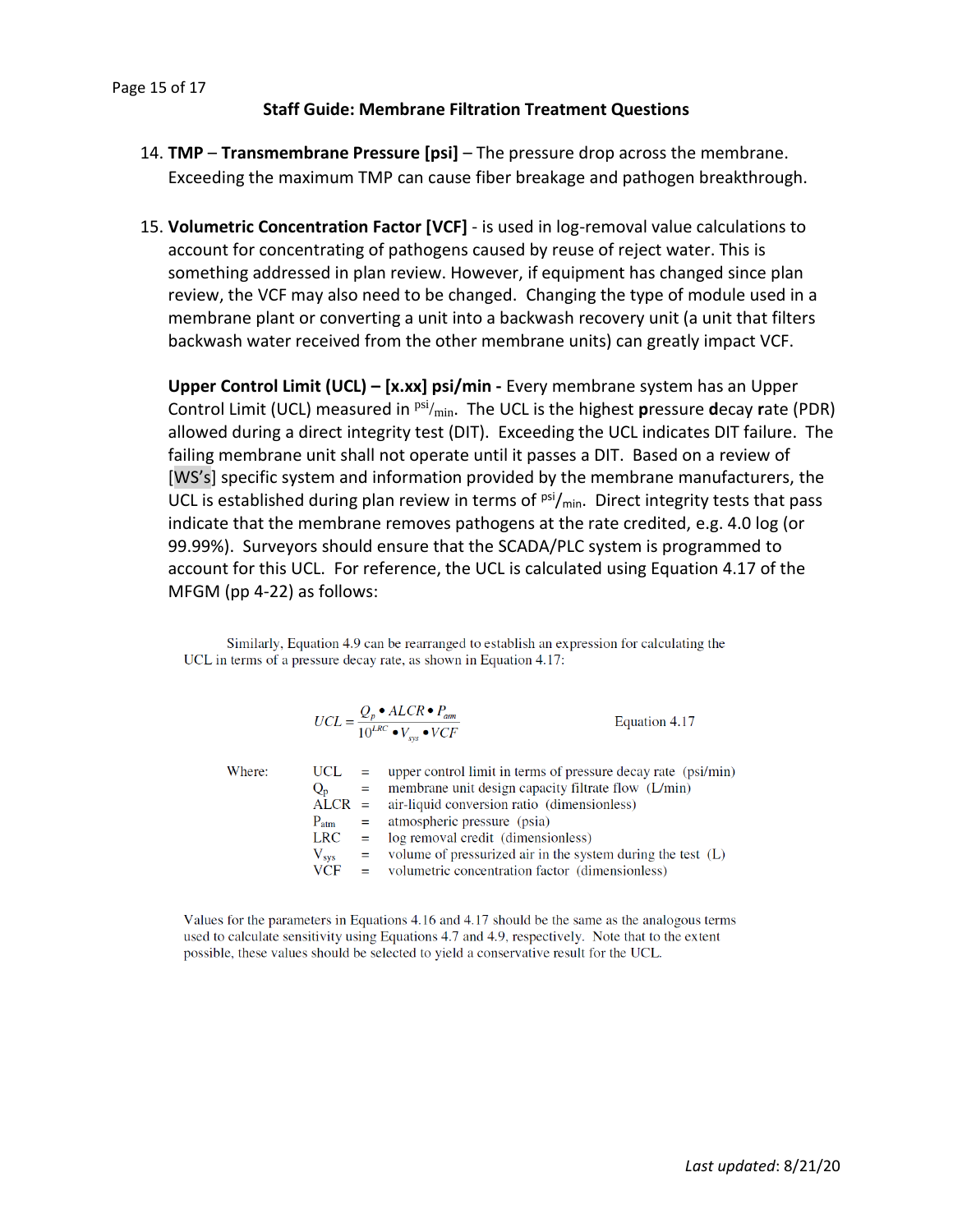# <span id="page-15-0"></span>*Significant deficiency wording for survey cover letters [\(Home\)](#page-1-0)*

Example language for survey cover letters is provided below:

**Direct integrity testing is not conducted according to [OAR 333-061-0036\(5\)\(d\)\(B\)](https://www.oregon.gov/oha/ph/HealthyEnvironments/DrinkingWater/Rules/Documents/61-0036.pdf#page=51)**. OAR 333- 061-0036(5)(d)(B) addresses direct integrity testing (e.g. pressure decay testing), and requires that the testing:

- 1. be conducted at least once each day of operation (-0036(5)(d)(B)(vi));
- 2. meets the minimum required test pressure that is needed in order to demonstrate that the test direct integrity test method has a resolution of 3  $\mu$ m or less (roughly the size range of *Cryptosporidium* oocysts), where resolution is defined as the size of the smallest integrity breach that contributes to a response (i.e. is measurable) from the direct integrity test (-00036(5)(d)(B)(ii));
- 3. be repeated and the membrane unit not returned to service until such time (e.g. following fiber repairs) as direct integrity testing demonstrates that the decay rate does not exceeded the regulatory upper control limit established for the membrane units being tested  $(-0036(5)(d)(B)(v))$ . This means that no membrane unit may be placed into service until it passes a direct integrity test meeting the requirements of OAR 333-061- 0036(5)(d)(B)).

At the time of the survey *[include 1,2, or 3 as needed]* was not being done. Please ensure that direct integrity testing meets the requirements of OAR 333-061-0036(5)(d)(B).

**Indirect integrity testing is not conducted according to [OAR 333-061-0036\(5\)\(d\)\(C\).](https://www.oregon.gov/oha/ph/HealthyEnvironments/DrinkingWater/Rules/Documents/61-0036.pdf#page=53)** OAR 333- 061-0036(5)(d)(C) addresses indirect integrity testing (e.g. turbidity monitoring), and contains the following requirements:

- 1. Continuous monitoring must take place every 15 minutes on each membrane unit and must include turbidity unless an alternative, like particle counting, is approved  $(-0036(5)(d)(C)(i)$ , (ii) and (iii)).
- 2. If turbidity is above 0.15 NTU for more than 15 minutes (i.e., two consecutive 15-minute readings above 0.15 NTU), direct integrity testing must be performed on the affected unit  $(-0036(5)(d)(C)(iv)).$
- 3. A monthly report must be submitted summarizing all continuous indirect integrity results which triggered direct integrity testing and a description of corrective action that was taken in each case (-0036(5)(d)(C)).

At the time of the survey *[include 1,2, or 3 as needed]* was not being done. Please ensure that indirect integrity testing meets the requirements of OAR 333-061-0036(5)(d)(C).